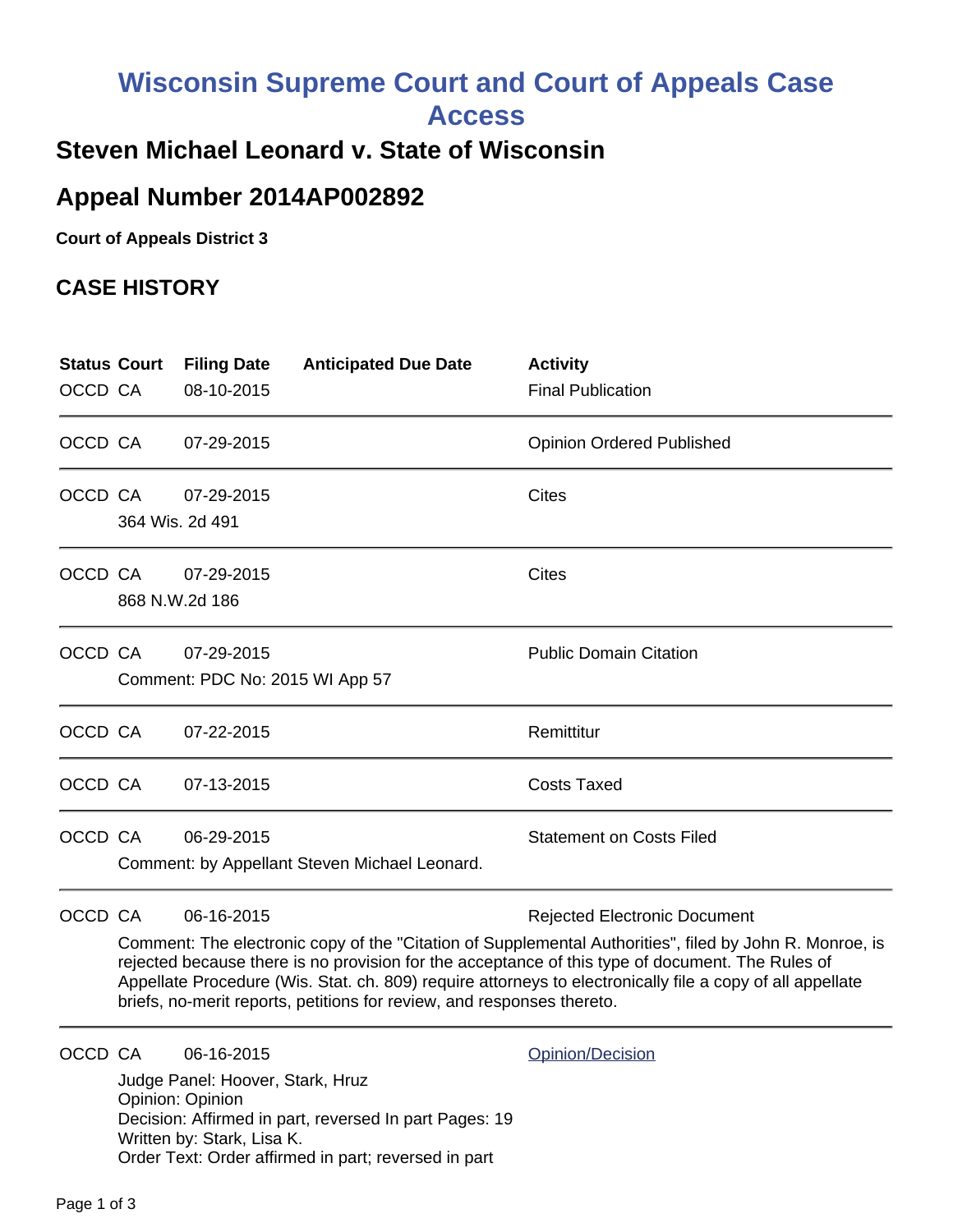| OCCD CA |                                                                                                                                                                                                                                                                                                                                                                                                                                                                                                                                  | 04-28-2015                                                                                                                                                                                                                                                                                                                                                                                                                                                                    | <b>Submitted on Briefs</b>                                                                           |  |  |  |  |
|---------|----------------------------------------------------------------------------------------------------------------------------------------------------------------------------------------------------------------------------------------------------------------------------------------------------------------------------------------------------------------------------------------------------------------------------------------------------------------------------------------------------------------------------------|-------------------------------------------------------------------------------------------------------------------------------------------------------------------------------------------------------------------------------------------------------------------------------------------------------------------------------------------------------------------------------------------------------------------------------------------------------------------------------|------------------------------------------------------------------------------------------------------|--|--|--|--|
| OCCD CA |                                                                                                                                                                                                                                                                                                                                                                                                                                                                                                                                  | 03-26-2015                                                                                                                                                                                                                                                                                                                                                                                                                                                                    | Briefs Received At State Law Library                                                                 |  |  |  |  |
| OCCD CA |                                                                                                                                                                                                                                                                                                                                                                                                                                                                                                                                  | 03-10-2015                                                                                                                                                                                                                                                                                                                                                                                                                                                                    | Record and Briefs Sent to District 3                                                                 |  |  |  |  |
| OCCD CA |                                                                                                                                                                                                                                                                                                                                                                                                                                                                                                                                  | 03-10-2015                                                                                                                                                                                                                                                                                                                                                                                                                                                                    | <b>Reply Brief</b><br><b>Reply Brief</b>                                                             |  |  |  |  |
|         |                                                                                                                                                                                                                                                                                                                                                                                                                                                                                                                                  | Filed By: John Monroe                                                                                                                                                                                                                                                                                                                                                                                                                                                         |                                                                                                      |  |  |  |  |
|         | future briefs.                                                                                                                                                                                                                                                                                                                                                                                                                                                                                                                   |                                                                                                                                                                                                                                                                                                                                                                                                                                                                               | Comment: Note that the caption has been corrected on this brief. Please use the above caption on all |  |  |  |  |
| OCCD CA |                                                                                                                                                                                                                                                                                                                                                                                                                                                                                                                                  | 03-04-2015                                                                                                                                                                                                                                                                                                                                                                                                                                                                    | Brief of Respondent(s)<br><b>Brief of Respondent</b>                                                 |  |  |  |  |
|         |                                                                                                                                                                                                                                                                                                                                                                                                                                                                                                                                  | Filed By: Brian Keenan                                                                                                                                                                                                                                                                                                                                                                                                                                                        |                                                                                                      |  |  |  |  |
| OCCD CA |                                                                                                                                                                                                                                                                                                                                                                                                                                                                                                                                  | 02-12-2015                                                                                                                                                                                                                                                                                                                                                                                                                                                                    | <b>Attorney Change</b>                                                                               |  |  |  |  |
|         | Appearance and Substitution of Counsel.                                                                                                                                                                                                                                                                                                                                                                                                                                                                                          | Comment: W/drew AAG Weber, added AAG Keenan as counsel for State per filing of Notice of                                                                                                                                                                                                                                                                                                                                                                                      |                                                                                                      |  |  |  |  |
| OCCD CA |                                                                                                                                                                                                                                                                                                                                                                                                                                                                                                                                  | 02-03-2015                                                                                                                                                                                                                                                                                                                                                                                                                                                                    | <b>Rejected Electronic Document</b>                                                                  |  |  |  |  |
|         | Comment: The corrected electronic version of the Appellant's brief is again rejected due to a caption<br>error. Arrangements have been made for the uploading of a corrected document.                                                                                                                                                                                                                                                                                                                                           |                                                                                                                                                                                                                                                                                                                                                                                                                                                                               |                                                                                                      |  |  |  |  |
| OCCD CA |                                                                                                                                                                                                                                                                                                                                                                                                                                                                                                                                  | 02-03-2015                                                                                                                                                                                                                                                                                                                                                                                                                                                                    | <b>Rejected Electronic Document</b>                                                                  |  |  |  |  |
|         | Comment: The electronic version of the Appendix to the Appellant's brief lists an incorrect case caption<br>on the brief cover. Corrections to the caption (party designations, specifically) have been made by<br>clerk's office staff on the hardcopies of the brief. Please upload a corrected electronic version of the<br>brief and notify clerk's office staff by calling 608-266-1880 when done so that it may be accepted for<br>filing. Failure to notify may result in delayed acceptance of the corrected e-document. |                                                                                                                                                                                                                                                                                                                                                                                                                                                                               |                                                                                                      |  |  |  |  |
| OCCD CA |                                                                                                                                                                                                                                                                                                                                                                                                                                                                                                                                  | 02-03-2015                                                                                                                                                                                                                                                                                                                                                                                                                                                                    | <b>Rejected Electronic Document</b>                                                                  |  |  |  |  |
|         |                                                                                                                                                                                                                                                                                                                                                                                                                                                                                                                                  | Comment: The electronic version of the Appellant's brief lists an incorrect case caption on the brief<br>cover. Corrections to the caption have been made by clerk's office staff on the hardcopies of the brief.<br>Please upload a corrected electronic version of the brief and notify clerk's office staff by calling<br>608-266-1880 when done so that it may be accepted for filing. Failure to notify may result in delayed<br>acceptance of the corrected e-document. |                                                                                                      |  |  |  |  |
| OCCD CA |                                                                                                                                                                                                                                                                                                                                                                                                                                                                                                                                  | 02-02-2015                                                                                                                                                                                                                                                                                                                                                                                                                                                                    | <b>Certificate of Service</b>                                                                        |  |  |  |  |
|         |                                                                                                                                                                                                                                                                                                                                                                                                                                                                                                                                  | Comment: BAP (IB)                                                                                                                                                                                                                                                                                                                                                                                                                                                             |                                                                                                      |  |  |  |  |
| OCCD CA |                                                                                                                                                                                                                                                                                                                                                                                                                                                                                                                                  | 02-02-2015                                                                                                                                                                                                                                                                                                                                                                                                                                                                    | Brief & Appx of Appellant(s)<br><b>Brief of Appellant</b>                                            |  |  |  |  |
|         |                                                                                                                                                                                                                                                                                                                                                                                                                                                                                                                                  | Filed By: John Monroe                                                                                                                                                                                                                                                                                                                                                                                                                                                         |                                                                                                      |  |  |  |  |